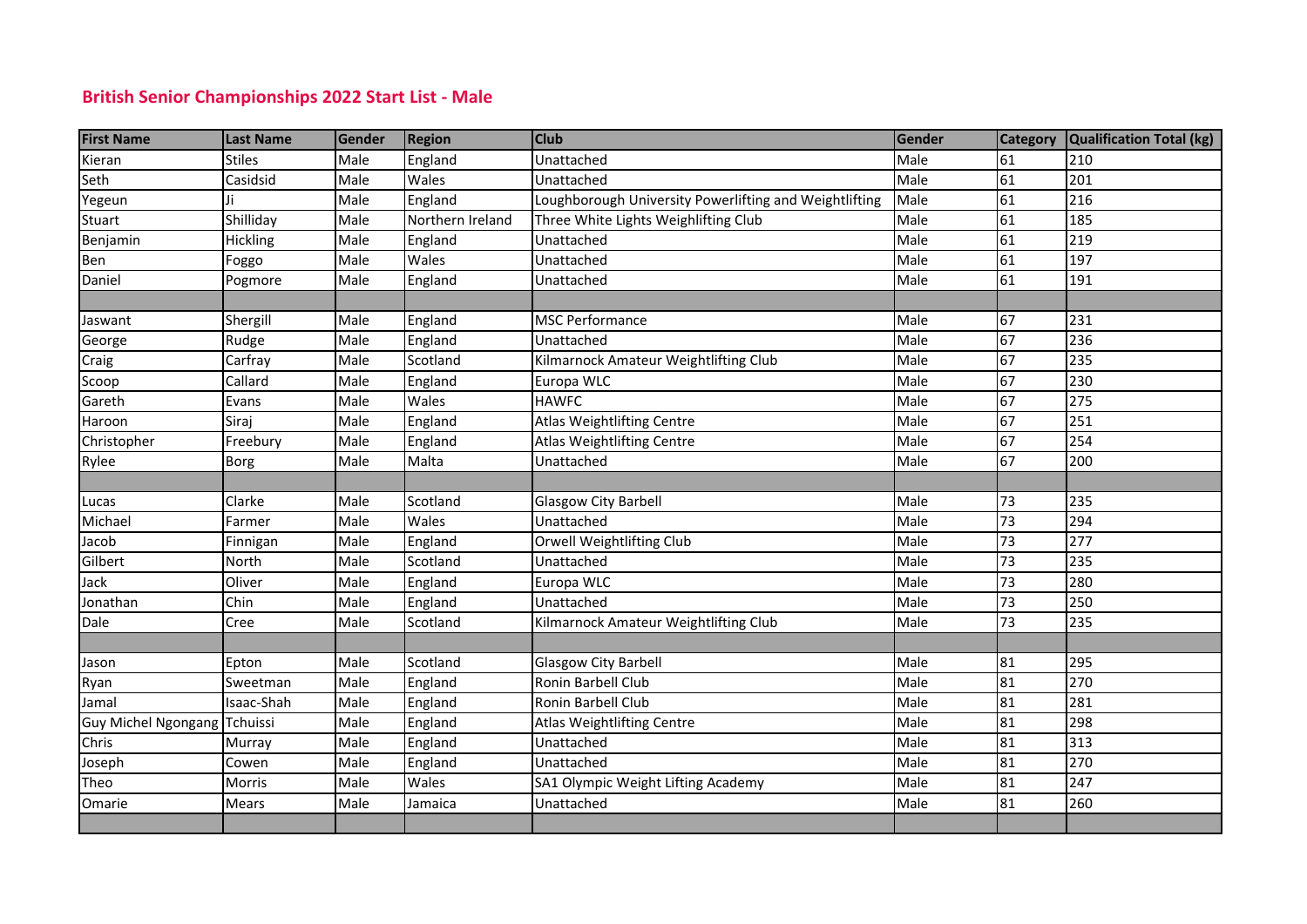| Cameron         | Lodge               | Male | England          | Unattached                                             | Male | 89              | 287 |
|-----------------|---------------------|------|------------------|--------------------------------------------------------|------|-----------------|-----|
| Stefano         | Cataldi             | Male | England          | London Olympic Weightlifting Academy                   | Male | 89              | 284 |
| Craig           | Richey              | Male | England          | Unattached                                             | Male | 89              | 295 |
| Christopher     | Russ                | Male | England          | Loughborough University Powerlifting and Weightlifting | Male | 89              | 280 |
| Barney          | Linssen             | Male | England          | Middlesex University Weightlifting                     | Male | 89              | 260 |
|                 |                     |      |                  |                                                        |      |                 |     |
| Edward          | Smale               | Male | England          | Loughborough University Powerlifting and Weightlifting | Male | 96              | 301 |
| <b>Drew</b>     | <b>Burns</b>        | Male | Scotland         | <b>Glasgow City Barbell</b>                            | Male | 96              | 293 |
| David           | Steel               | Male | Scotland         | Unattached                                             | Male | 96              | 302 |
| Jonathan        | Biggin              | Male | Scotland         | Glasgow City Barbell                                   | Male | 96              | 296 |
| Cyrille         | <b>Tchatchet II</b> | Male | England          | Middlesex University Weightlifting                     | Male | 96              | 350 |
| Jack            | Dobson              | Male | England          | Unattached                                             | Male | 96              | 310 |
| Giuseppe        | Aschettino          | Male | Northern Ireland | GoLift WLC                                             | Male | 96              | 282 |
| Edmon           | Avetisyan           | Male | England          | Loughborough University Powerlifting and Weightlifting | Male | $\overline{96}$ | 311 |
| James           | Daley               | Male | Jamaica          | Unattached                                             | Male | 96              | 250 |
|                 |                     |      |                  |                                                        |      |                 |     |
| Harry           | Nelms               | Male | Wales            | Unattached                                             | Male | 102             | 284 |
| Ramsey          | Kechacha            | Male | England          | Europa WLC                                             | Male | 102             | 282 |
| Charlie         | Stone               | Male | England          | Unattached                                             | Male | 102             | 290 |
| Khrystopher     | Speed               | Male | England          | Ronin Barbell Club                                     | Male | 102             | 288 |
| Joe             | <b>Blacker</b>      | Male | England          | <b>Warley Weightlifting Club</b>                       | Male | 102             | 287 |
| David           | Harding-Prior       | Male | England          | London Olympic Weightlifting Academy                   | Male | 102             | 305 |
| <b>Benedict</b> | Millson             | Male | England          | Unattached                                             | Male | 102             | 290 |
| lan             | Docherty            | Male | Scotland         | <b>Glasgow City Barbell</b>                            | Male | 102             | 290 |
|                 |                     |      |                  |                                                        |      |                 |     |
| Omar            | Keshta              | Male | England          | <b>Brunel University Weightlifting</b>                 | Male | 109             | 329 |
| Daniel          | O'Hare              | Male | Northern Ireland | <b>GoLift WLC</b>                                      | Male | 109             | 320 |
| Callum          | Downie              | Male | Scotland         | Unattached                                             | Male | 109             | 275 |
| Christopher     | Palser-Thorne       | Male | England          | <b>Oxford PowerSports</b>                              | Male | 109             | 321 |
| Matthew         | <b>Byers</b>        | Male | Scotland         | Orkney Amateur Weight Lifting Club                     | Male | 109             | 287 |
| Owen            | Boxall              | Male | England          | Europa WLC                                             | Male | 109             | 320 |
| Andrew          | Griffiths           | Male | England          | Pride Performance                                      | Male | 109             | 335 |
| Solomon         | Ocquaye             | Male | Ghana            | Unattached                                             | Male | 109             | 270 |
| Jordan          | Sakkas              | Male | Wales            | Unattached                                             | Male | 109             | 326 |
|                 |                     |      |                  |                                                        |      |                 |     |
| Jordan          | Vine                | Male | England          | Europa WLC                                             | Male | $109+$          | 295 |
| Joseph          | Walton              | Male | Wales            | Unattached                                             | Male | $109+$          | 318 |
|                 |                     |      |                  |                                                        |      |                 |     |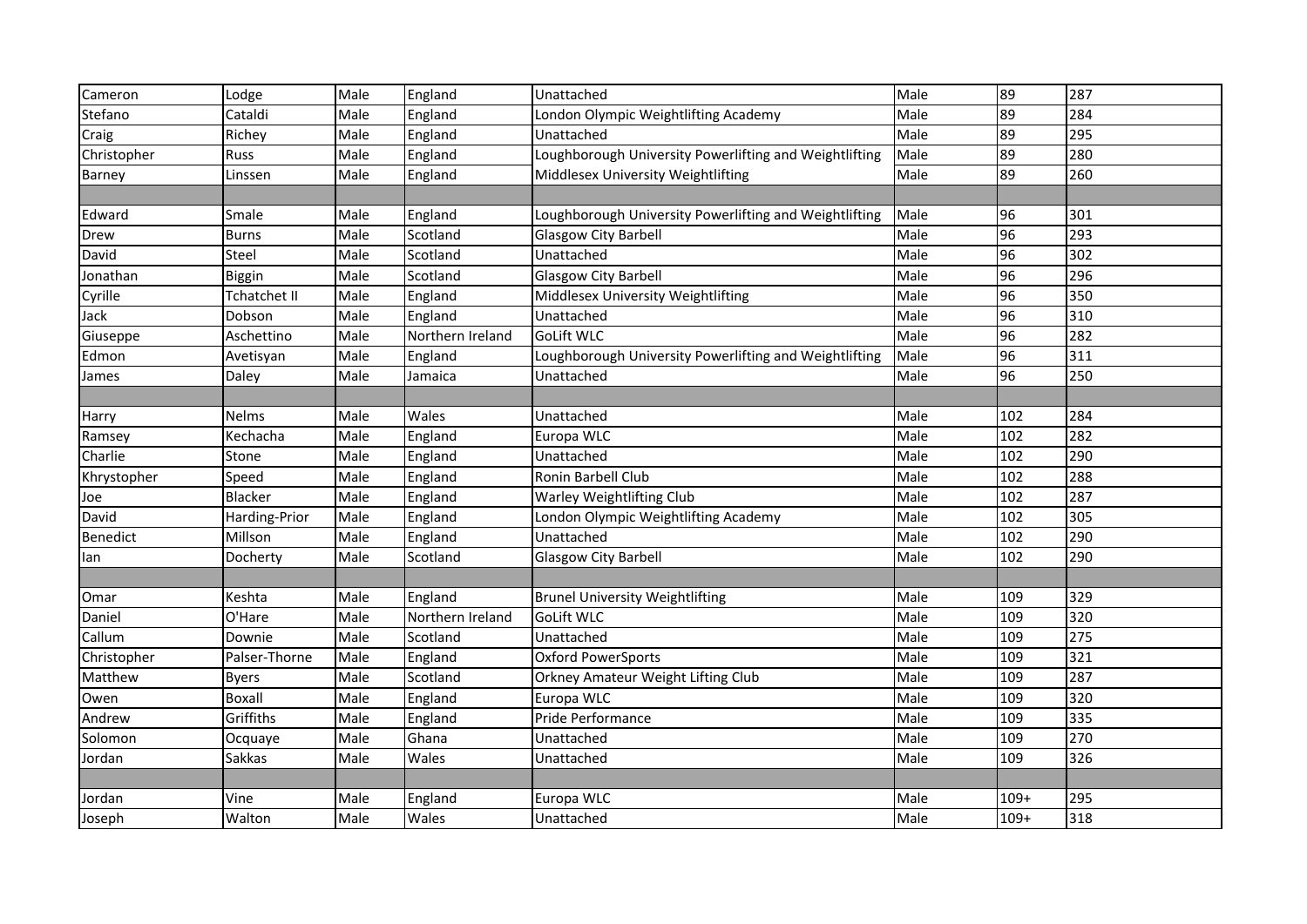| <b>Cameron</b> | Montgomery | Male | Northern Ireland   | <b>GoLift WLC</b>             | Male | $109+$  | 277        |
|----------------|------------|------|--------------------|-------------------------------|------|---------|------------|
| Gordon         | Shaw       | Male | England            | Unattached                    | Male | $109+$  | 340        |
| Matthew        | Jones      | Male | Overseas           | Unattached                    | Male | $109 +$ | 305        |
| Mackenzie      | Middleton  | Male | England            | <b>Adlington Barbell Club</b> | Male | $109 +$ | <b>320</b> |
| Enzo           | Kuworge    | Male | <b>Netherlands</b> | <b>I</b> Guest                | Male | $1109+$ |            |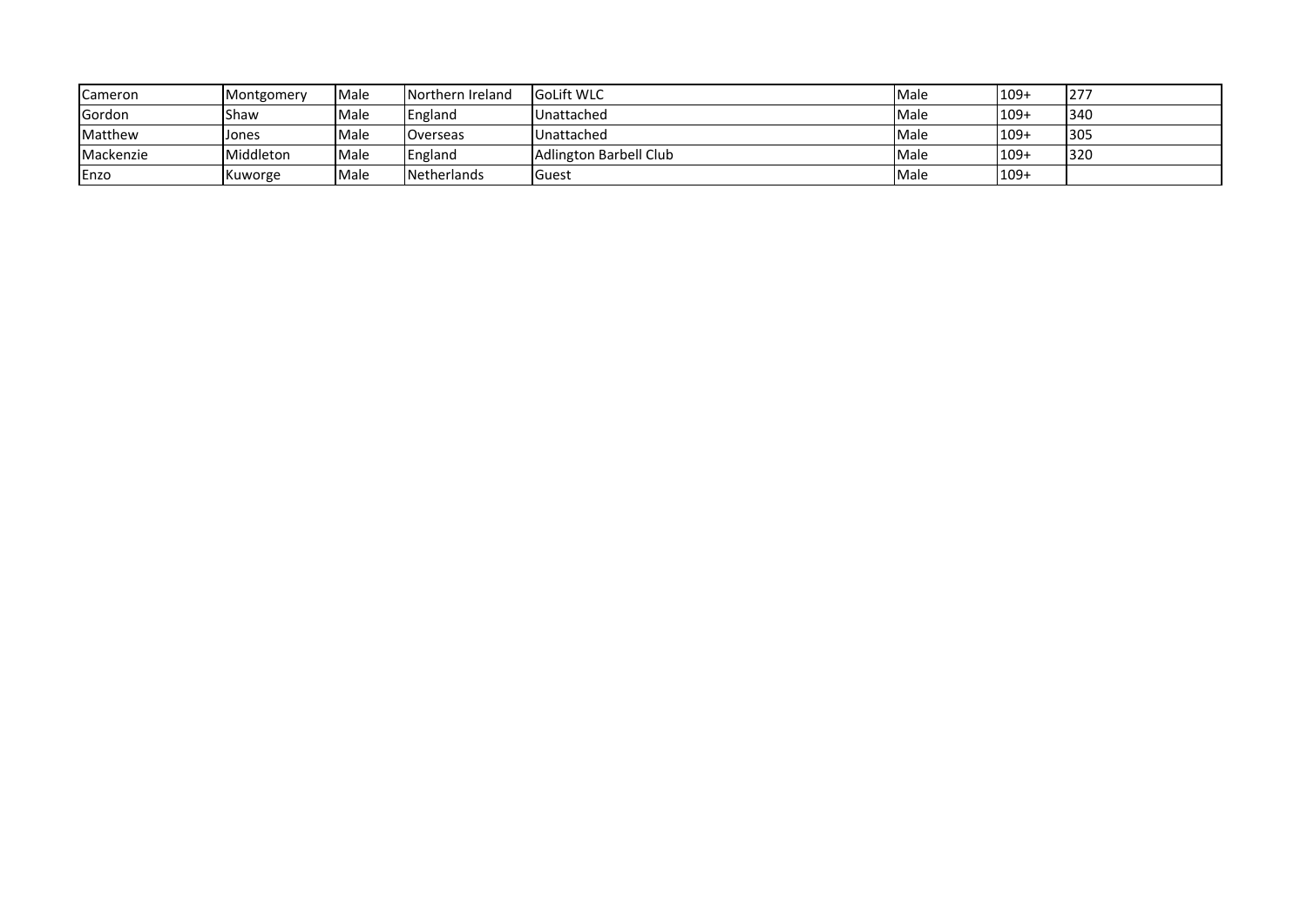## **British Senior Championships Start List - Female**

| <b>First Name</b> | <b>Last Name</b> | Gender | <b>Nation</b>    | <b>Club</b>                                 | Gender | Category | Qualification Total (kg) |
|-------------------|------------------|--------|------------------|---------------------------------------------|--------|----------|--------------------------|
| Nikole            | Roberts          | Female | Wales            | Unattached                                  | Female | 49       | 133                      |
| Lisa              | Tobias           | Female | Scotland         | Unattached                                  | Female | 49       | 142                      |
| Kristine          | Santos           | Female | England          | Unattached                                  | Female | 49       | 138                      |
| Kelly-Jo          | Robson           | Female | England          | <b>Atlas Weightlifting Centre</b>           | Female | 49       | 125                      |
| Hannah            | Powell           | Female | Wales            | <b>HAWFC</b>                                | Female | 49       | 150                      |
| Tammy             | Wong             | Female | England          | <b>Atlas Weightlifting Centre</b>           | Female | 49       | 141                      |
| Noorin            | Gulam            | Female | England          | Unattached                                  | Female | 49       | 155                      |
|                   |                  |        |                  |                                             |        |          |                          |
| Sky               | <b>Norris</b>    | Female | Jamaica          | Crystal Palace Weightlifting Club           | Female | 55       | 158                      |
| Jodey             | Hughes           | Female | Scotland         | CrossFit East Kilbride                      | Female | 55       | 166                      |
| Jane              | Armour           | Female | Scotland         | Kilmarnock Amateur Weightlifting Club       | Female | 55       | 154                      |
| Catrin            | Jones            | Female | Wales            | <b>Bangor University Weightlifting Club</b> | Female | 55       | 188                      |
| Aurelia           | Liu              | Female | England          | Middlesex University Weightlifting          | Female | 55       | 154                      |
| Jane              | Lee-Isted        | Female | England          | Atlas Weightlifting Centre                  | Female | 55       | 164                      |
| Kayleigh-Anne     | Steele           | Female | England          | Unattached                                  | Female | 55       | 165                      |
| Tenishia          | Thornton         | Female | Malta            | Unattached                                  | Female | 55       | 160                      |
|                   |                  |        |                  |                                             |        |          |                          |
| Beth              | Ashbee           | Female | Scotland         | <b>MARRvelous Lifting Club</b>              | Female | 59       | 160                      |
| Laura             | Wheatcroft       | Female | England          | <b>Atlas Weightlifting Centre</b>           | Female | 59       | 184                      |
| Hannah            | Crymble          | Female | Northern Ireland | Asylum Weightlifting Club                   | Female | 59       | 182                      |
| Fraer             | Morrow           | Female | England          | Unattached                                  | Female | 59       | 196                      |
| Amber             | Sheppard         | Female | England          | Crystal Palace Weightlifting Club           | Female | 59       | 175kg                    |
| Sian              | Peters           | Female | Wales            | Army Weightlifting                          | Female | 59       | 165                      |
| Jess              | Gordon Brown     | Female | England          | <b>Brunel University Weightlifting</b>      | Female | 59       | 197                      |
|                   |                  |        |                  |                                             |        |          |                          |
| Chloe             | <b>Briggs</b>    | Female | Wales            | Unattached                                  | Female | 64       | 171                      |
| Laura             | Hollobon         | Female | England          | Woking Weightlifting Club                   | Female | 64       | 177                      |
| Jennifer          | Tong             | Female | England          | Hallam Barbell Club                         | Female | 64       | 189                      |
| Sheli             | McCoy            | Female | Scotland         | Forth Valley Weightlifting Club             | Female | 64       | 171                      |
| Jo                | McEwan           | Female | Wales            | Wisdom 4 Weightlifting                      | Female | 64       | 172                      |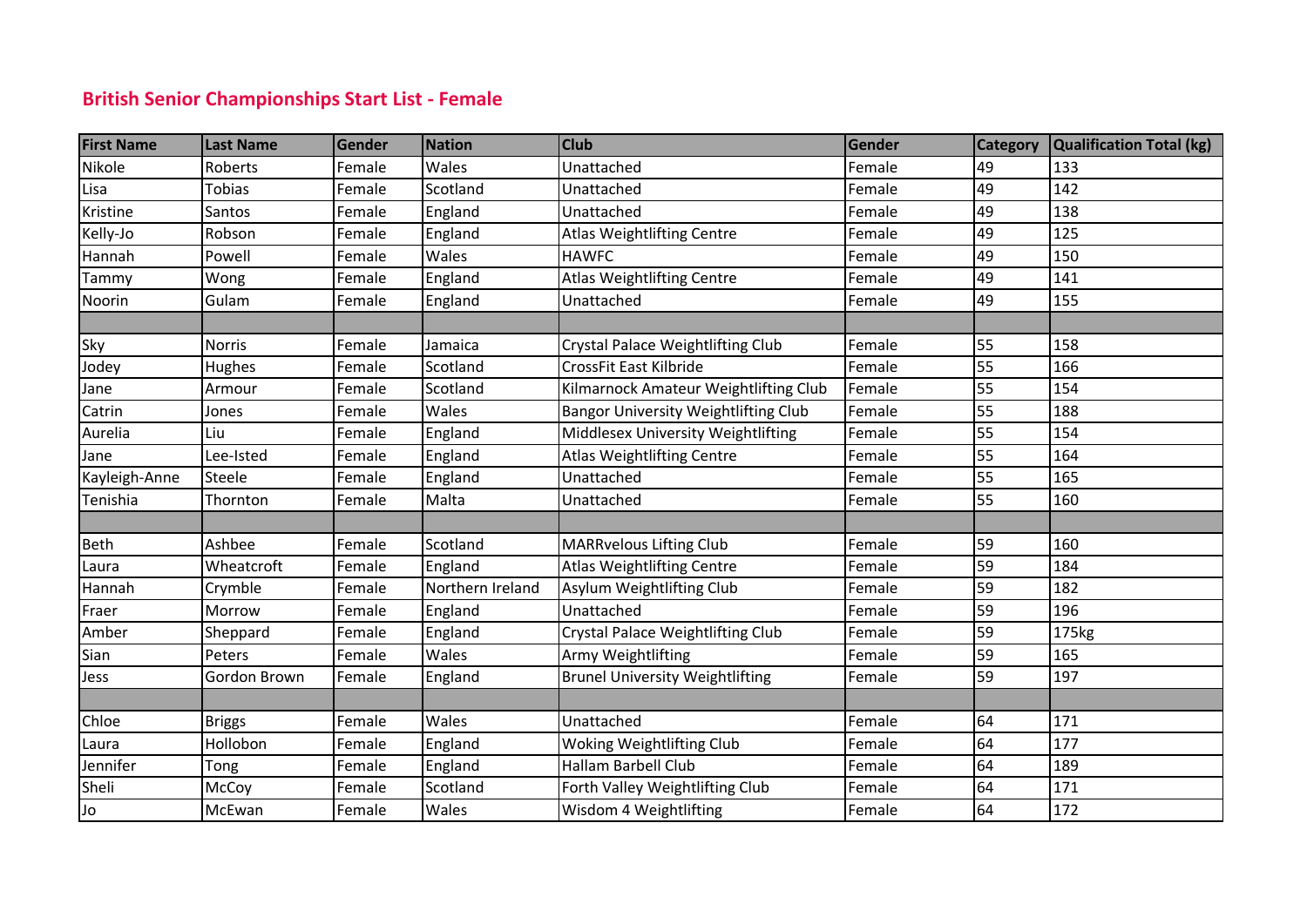| Heather               | <b>Burt</b>   | Female | England          | <b>Colchester Weightlifting</b>        | Female | 64              | 171 |
|-----------------------|---------------|--------|------------------|----------------------------------------|--------|-----------------|-----|
| <b>Christie Marie</b> | Williams      | Female | Wales            | Unattached                             | Female | 64              | 185 |
| Katarzyna             | Redka         | Female | England          | Mem's Weightlifting                    | Female | 64              | 177 |
| Caroline              | Doyle         | Female | Northern Ireland | Three White Lights Weighlifting Club   | Female | 64              | 184 |
| Zoe                   | Smith         | Female | England          | Unattached                             | Female | 64              | 200 |
| Nikki                 | Hamilton      | Female | Scotland         | Kilmarnock Weightlifting Club          | Female | 64              |     |
|                       |               |        |                  |                                        |        |                 |     |
| Erin                  | Barton        | Female | England          | Unattached                             | Female | 71              | 195 |
| Alice                 | Aitchison     | Female | Scotland         | Unattached                             | Female | 71              | 195 |
| Natalia               | Priscepa      | Female | England          | Unattached                             | Female | 71              | 195 |
| Faye                  | Pittman       | Female | Wales            | Unattached                             | Female | 71              | 204 |
| Rebekah               | Thompson      | Female | Northern Ireland | Avenge Barbell Club                    | Female | 71              | 168 |
| Holly                 | O'Shea        | Female | Gibraltar        | Unattached                             | Female | 71              | 162 |
| Roberta               | Tabone        | Female | Malta            | Unattached                             | Female | 71              | 190 |
|                       |               |        |                  |                                        |        |                 |     |
| Amy                   | Salt          | Female | Wales            | Pride Performance                      | Female | 76              | 201 |
| Deborah               | Alawode       | Female | England          | London Strength                        | Female | 76              | 206 |
| Agata                 | Herbert       | Female | Scotland         | Unattached                             | Female | 76              | 205 |
| Sally                 | Bennett       | Female | England          | Unattached                             | Female | 76              | 205 |
| Sarah                 | <b>Davies</b> | Female | England          | Wisdom 4 Weightlifting                 | Female | 76              | 230 |
| Katrina               | Feklistova    | Female | England          | Mem's Weightlifting                    | Female | $\overline{76}$ | 202 |
| Rayen                 | Cupid         | Female | England          | Unattached                             | Female | 76              | 198 |
| Niamh                 | Menary        | Female | Northern Ireland | Asylum Weightlifting Club              | Female | 76              | 171 |
| Chloe                 | Whylie        | Female | Jamaica          | Unattached                             | Female | 76              | 180 |
| Laura                 | Hughes        | Female | Wales            | Unattached                             | Female | 76              | 204 |
|                       |               |        |                  |                                        |        |                 |     |
| Alexandra             | Cave          | Female | England          | Central London Weightlifting Club      | Female | 81              | 174 |
| Kirsty                | Turner        | Female | England          | Orwell Weightlifting Club              | Female | 81              | 180 |
| Charlotte             | <b>Davies</b> | Female | England          | Army Weightlifting                     | Female | 81              | 190 |
| Isabella              | Brown         | Female | England          | <b>Brunel University Weightlifting</b> | Female | 81              | 186 |
|                       |               |        |                  |                                        |        |                 |     |
| Sarah                 | Wiltshire     | Female | England          | Woking Weightlifting Club              | Female | 87              | 205 |
| Jennifer              | Houghton      | Female | Overseas         | Unattached                             | Female | 87              | 195 |
| Emma                  | McCready      | Female | England          | Unattached                             | Female | 87              | 195 |